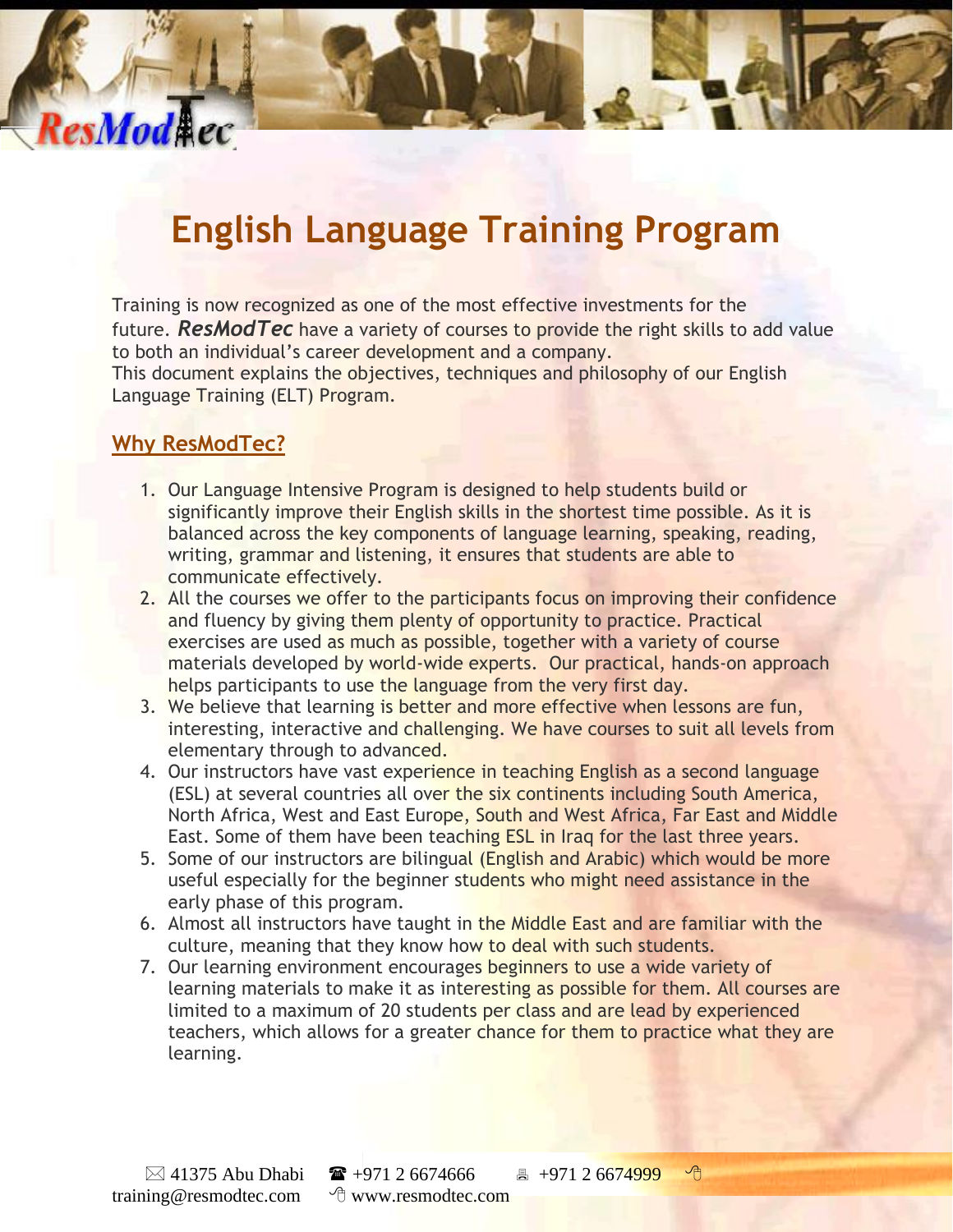# *ResModTec* **Techniques in Teaching English**

We encourage our students to use as much English in the classroom as possible, especially through the use of group work, task-based activities and projects that involving the internet and multimedia. Students are actively encouraged to participate in a wide variety of activities, as teachers use the communicative approach in the classroom. This keeps the class fresh and attentive whilst developing key skills. As well as class work, students also use the multimedia lab to practice listening skills and fun activities online. This facility is available for use outside of classroom hours to continue building the necessary skills.

#### **Benefit***s* include:

ResModAec

- The experience and knowledge of qualified teachers
- Up to date textbooks and supplementary material
- Activities and project work that integrate internet and multimedia
- Video and Audio materials.

#### **Before the program**

#### **Placement Test**

The International English Language Testing System (IELTS) is considered the best placement tool by which participants can be allocated in the correct level. It is a standardized, multiple-choice test of English language proficiency in listening, reading, speaking and grammar. However, IELTS is used by several international institutes to determine the level of the participants; other organizations ask for using the Cambridge English for Speakers of other languages (ESOL) test. We can use any of these placement tests for the participants.

#### **Uses:**

- Placement in the correct level and therefore use of the right materials
- Progress in an English language training program
- Screening/Qualification of readiness to take the ELT Program
- Graduation exit testing

After the placement test, participants will be advised on the best course for their level based on their score as follows: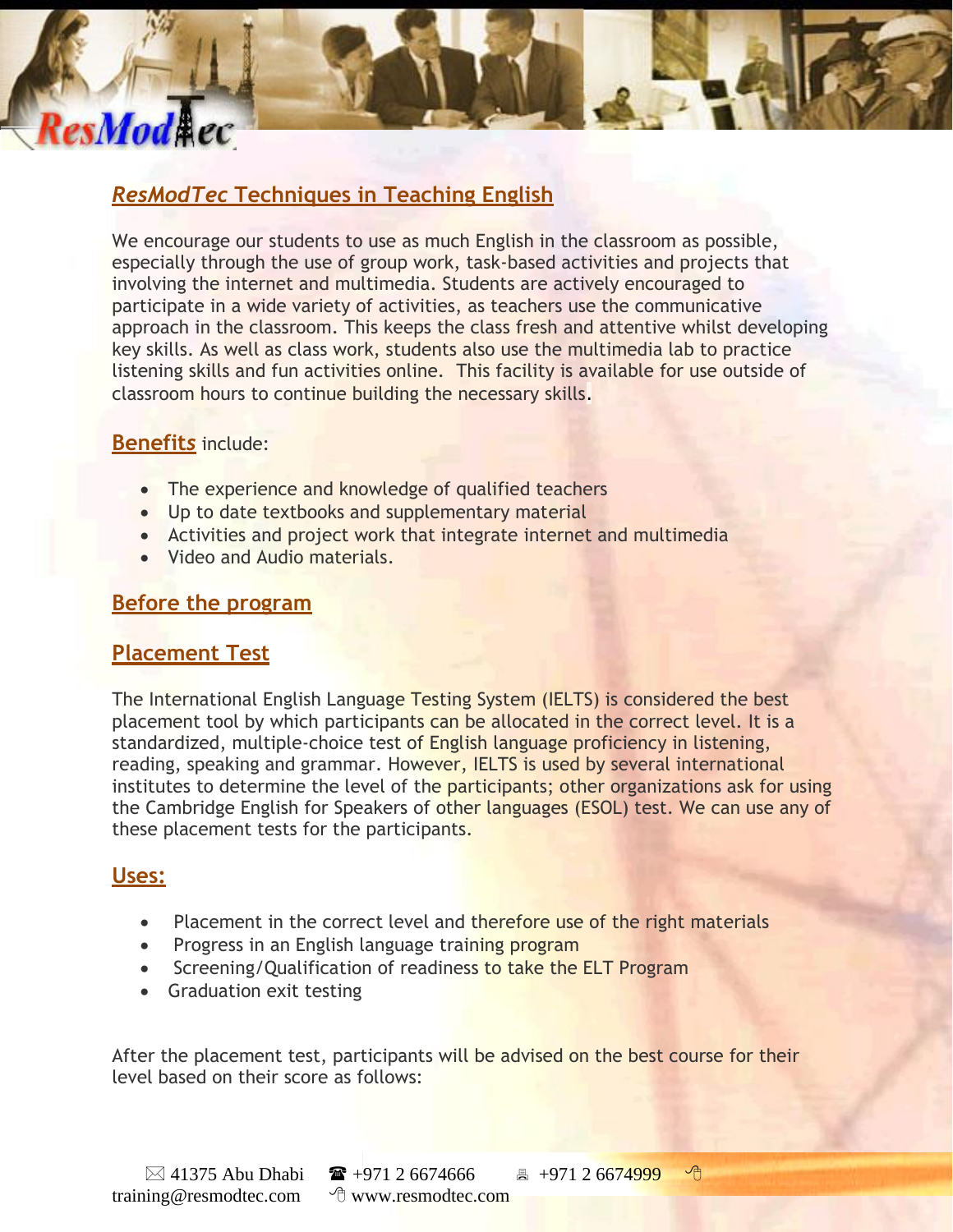# ResMod#ec

| <b>Score</b>    | <b>Level</b>      | Pre-<br>requisite                                | <b>Books</b> | <b>Period(hrs)</b> | <b>Days</b> |
|-----------------|-------------------|--------------------------------------------------|--------------|--------------------|-------------|
| $1 - 25$        | <b>Basic I</b>    | <b>Placement</b>                                 | $1 - 6$      | 280                | 40          |
| $26 - 50$       | <b>Basic II</b>   | <b>Test</b><br>Completion<br>of Basic I<br>Level | $7 - 12$     | 280                | 40          |
| $51 - 60$       | Intermediate      | Completion<br>of Basic II<br>Level               | $13 - 18$    | 210                | 30          |
| $61 - 70$       | Intermediate<br>н | Completion<br><b>of</b><br>Intermediate          | $19 - 25$    | 210                | 30          |
| More<br>than 70 | Advanced          | Completion<br><b>of</b><br>Intermediate          | $26 - 36$    | 140                | 20          |

### **Description of English Language levels**

#### **Basic I Level (Prerequisite: Placement Test)**

Those who have had no or very little contact with the English Language but want to take the brave step of learning this powerful international language. We will give participants a good start by teaching them useful general and **Petroleum Industry Related** vocabulary. This level extends for 40 days (280 hrs).

Books to be used in this level are books 1-6. All of them presents basic skills development and includes approximately 900 words including general and Petroleumrelated vocabulary and conversational expressions. Each book in the beginner level has a flash card package with approximately 80 flash cards. Essential grammar structures are introduced contextually in dialogs and readings, and drills and exercises provide extended practice. Photos and graphics illustrate teaching points. Numerous conversational strategies and social situations are incorporated into the materials, offering enhanced speaking and listening opportunities, with an emphasis on pair and small group work. Reading strategies are introduced using charts, graphs, grid coordinates and various graphic organizers, as well as simple texts demonstrating authentic language use.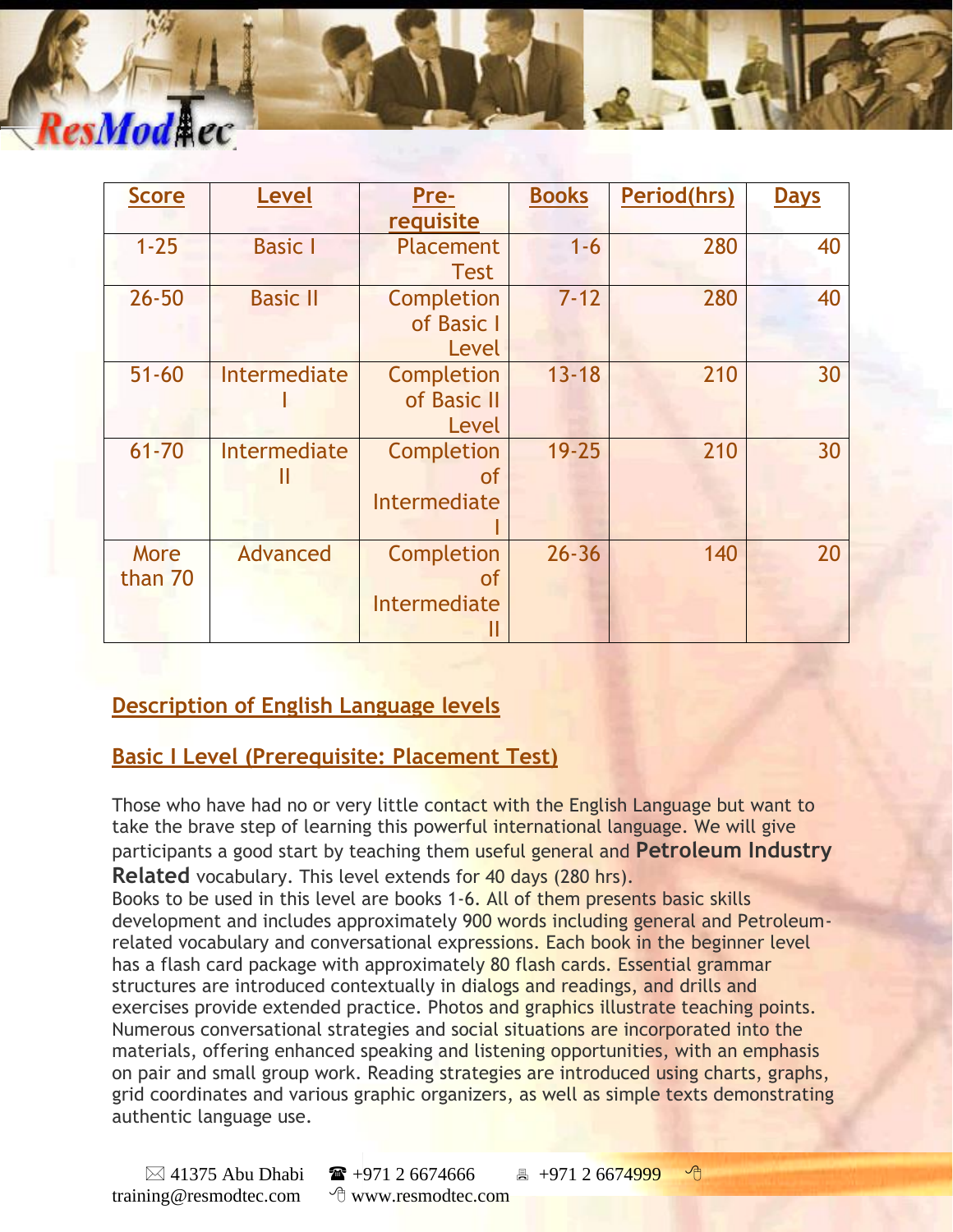# **Objectives:**

ResMod**A**ec

In this level, students build two of their English language skills- speaking and listening with little practice of reading skills and little grammar. As part of their studies, students:

- learn basic academic speaking and writing skills
- learn petroleum related academic vocabulary
- learn to describe objects and processes
- listen to and talk about general study skills

#### **Basic II Level (Prerequisite: Placement Test OR completion of Beginner Level)**

Those who know some basic English including listening, speaking, little grammar and words but cannot yet communicate many of his/her ideas. Participants will study a range of everyday English social expressions he/she can use for making conversation, shopping, on the telephone, at the airport and operating in an oilfield. A special emphasis will be on the Petroleum industry vocabulary in this level. This level extends for 40 days (280hrs) and books 7-12 will be used.

This will start building the elementary level as a continuation of basic skills development in the areas of listening and speaking and reading. It also contains numerous visuals facilitating the instruction of approximately 900 new words. Each book in this level has a flash card package with approximately 40 flash cards. The function activities are based on social and business interactions such as expressing opinions, requesting and giving instructions, asking for and giving locations and directions and seeking information as well as getting familiar with the HSE vocabulary. Beginning reading skills taught in beginner Level are continued and reinforced throughout this Elementary Level. All English Language skills are integrated to give students opportunities to gain a more holistic understanding of ways in which academic language is used.

#### **Objectives:**

During the module, students:

- develop their basic academic speaking and listening skills
- learn more petroleum –related and general vocabulary and grammar
- develop their capabilities to describe objects and processes
- listen to and read texts related to petroleum industry and others subjects
- listen to and read texts related to health, safety and the environment
- Work in a team to conduct research through internet.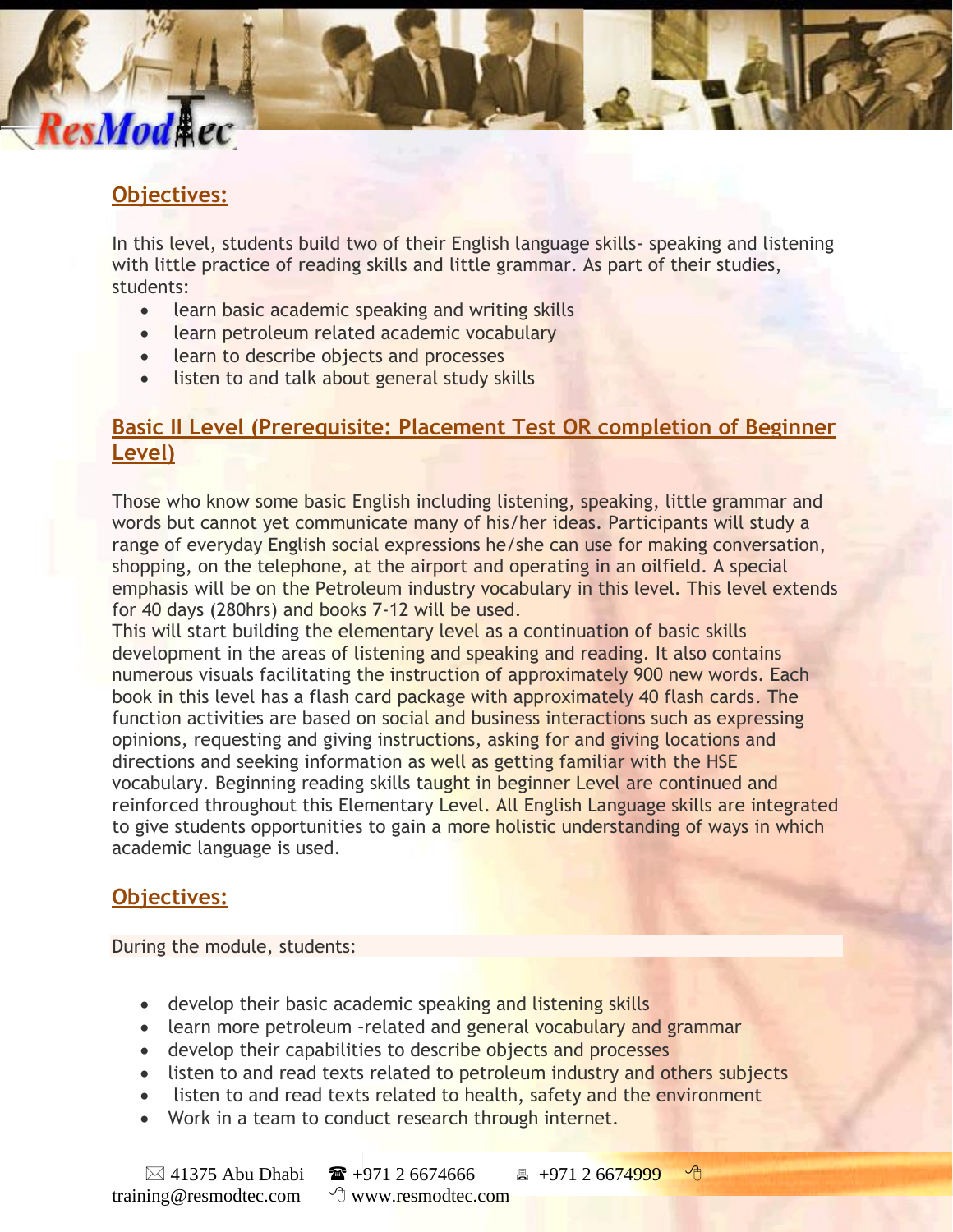# **Intermediate I Level (Prerequisite: Completion of Module II)**

Participants will already be able to describe simple ideas and things around themselves. Now, they can widen their vocabulary and develop their grammar as well as their writing and reading skills. They will discover everyday English, such as social expressions and describing feelings.

Intermediate Level I extend for 6 weeks (210 hrs) and books 13-18 will be used. It presents higher level skills development in the areas of listening comprehension, speaking, reading and writing. It includes approximately 950 new words, including vocabulary which deals with semi-technical subjects and petroleum themes. New structures are introduced contextually in real-life situations. This level presents and practices the objective structures through readings, dialogs, interactive paradigms and examples, as well as transformation drills, pedagogically sequenced written exercises and fluency practice activities. Some of the topics which give contextual meaning to this level are based on Petroleum themes and social and business interactions, such as seeking and giving information, requesting and granting permission, expressing preferences, providing descriptions and making deductions. Reading skills in Intermediate 1 Level reinforce, expand and extend skills taught in Level Basic II.

#### **Objectives:**

ResModAec

In this module, students extend their knowledge of academic English and broaden their reading, writing, listening and speaking skills. Students listen to and read texts pertaining to the oil industry. During this module, students:

- take notes and annotate academic texts
- conduct research on a topic related to the oil industry and HSE
- write about their research findings
- present their research findings orally
- apply leadership and team skills in an authentic situation

#### **Intermediate II Level (Prerequisite: Completion of Module Intermediate I)**

Participants in this level will now have confidence to express their self in English but want to make fewer mistakes and possess a wider range of vocabulary. This level will help them to develop their range of everyday English social expressions (informal language) for use when giving opinions, making requests and offers, expressing interest and surprise, and being polite. Attendees will review grammar from previous levels and explore a range of other grammar. They will also develop their understanding of vocabulary by looking at word formation, adjectives, synonyms, idioms, and compound nouns.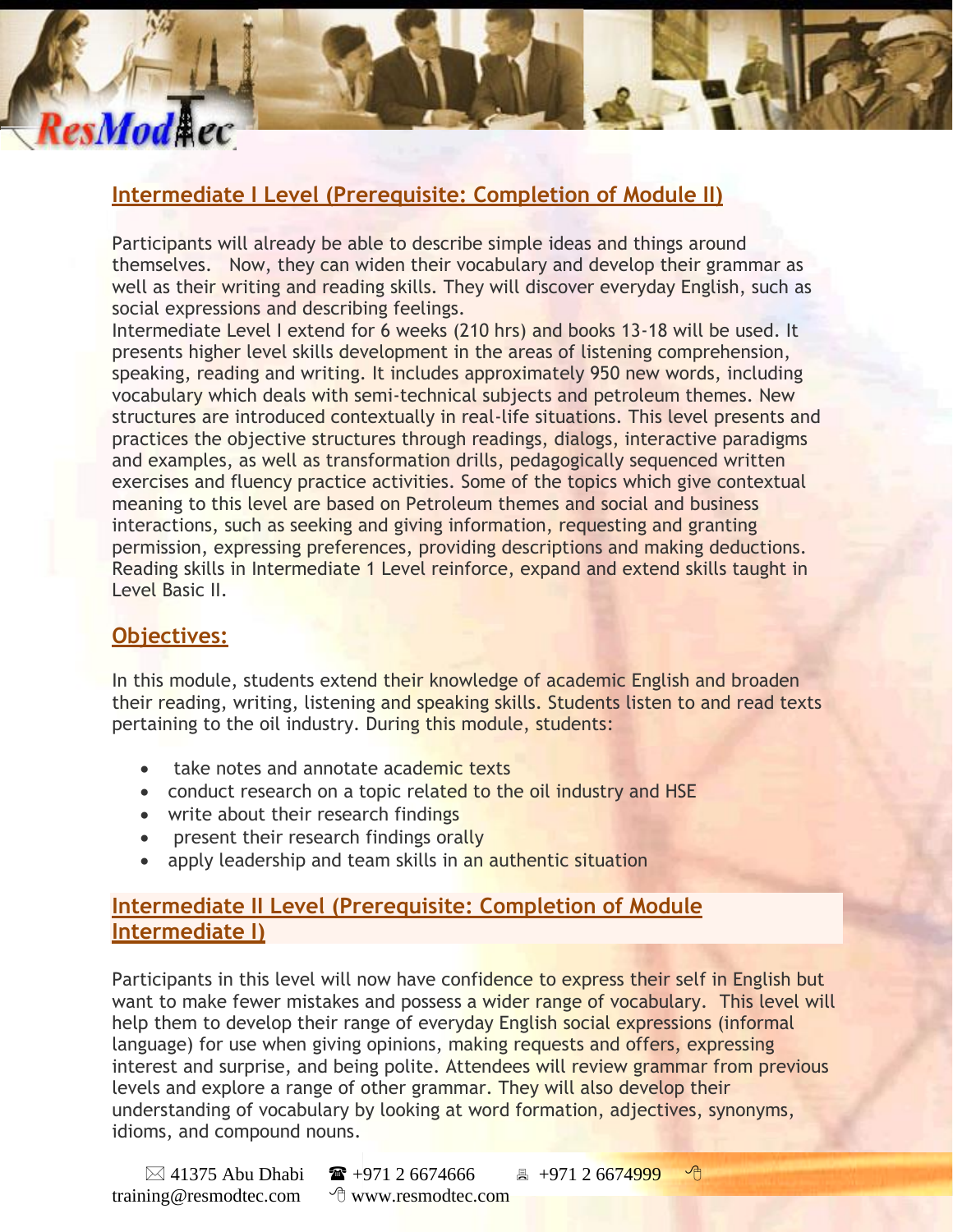# **Objectives :**

ResModAec

In this module, students demonstrate that they have the English language skills necessary to meet the requirements of their profession. During this module, students:

- listen to, read and summarize academic texts related to alternative sources of energy
- Attend discussions led by instructors relative to their life in the Fields.
- refine their English reading, writing, listening and speaking skills in order to satisfy the requirements of their profession
- develop the skills conducive to achieving a TOEFL score greater than 500

#### **Customized English Language Courses**

*ResModTec* is proud to offer the ability to customize focused courses for Oil and Gas operating companies.

We offer you the opportunity to work with us to establish the focus and goals of a program and choose an appropriate schedule of study. By understanding a company's needs, not only do we determine the level of English required, we also identify the skills gap and provide effective training solutions.

The following is a brief description of four intensive training programs that target specific needs:

#### **Structure and Speaking 140 hrs (22 days)**

This part of the Intensive English course is suitable for students who do not have a requirement for written communication skills, or who have scored significantly lower on the placement test than reading and writing.

This course will ensure that the student understands English grammar and sentence structure which will benefit their spoken English.

#### **Pronunciation and Conversation 140 hrs (22 days)**

This course enables participants to develop skills to understand and communicate more clearly in English. It covers rhythm, intonation, yowel and consonant sounds and how to use sounds as grammar clues.

Activity based, students will take part in conversation and dialogue, role plays, discussion and debate, all with an emphasis on pronunciation.

Business Communication Skills 140 hrs (22 days)

Clients consider our Business Communication course to be effective and results orientated. These can be tailored to a company's requirements and linked to an individual's needs. This not only guarantees a worthwhile investment, but the skills developed also provide participants with a competitive edge to ensure successful business communications take place.